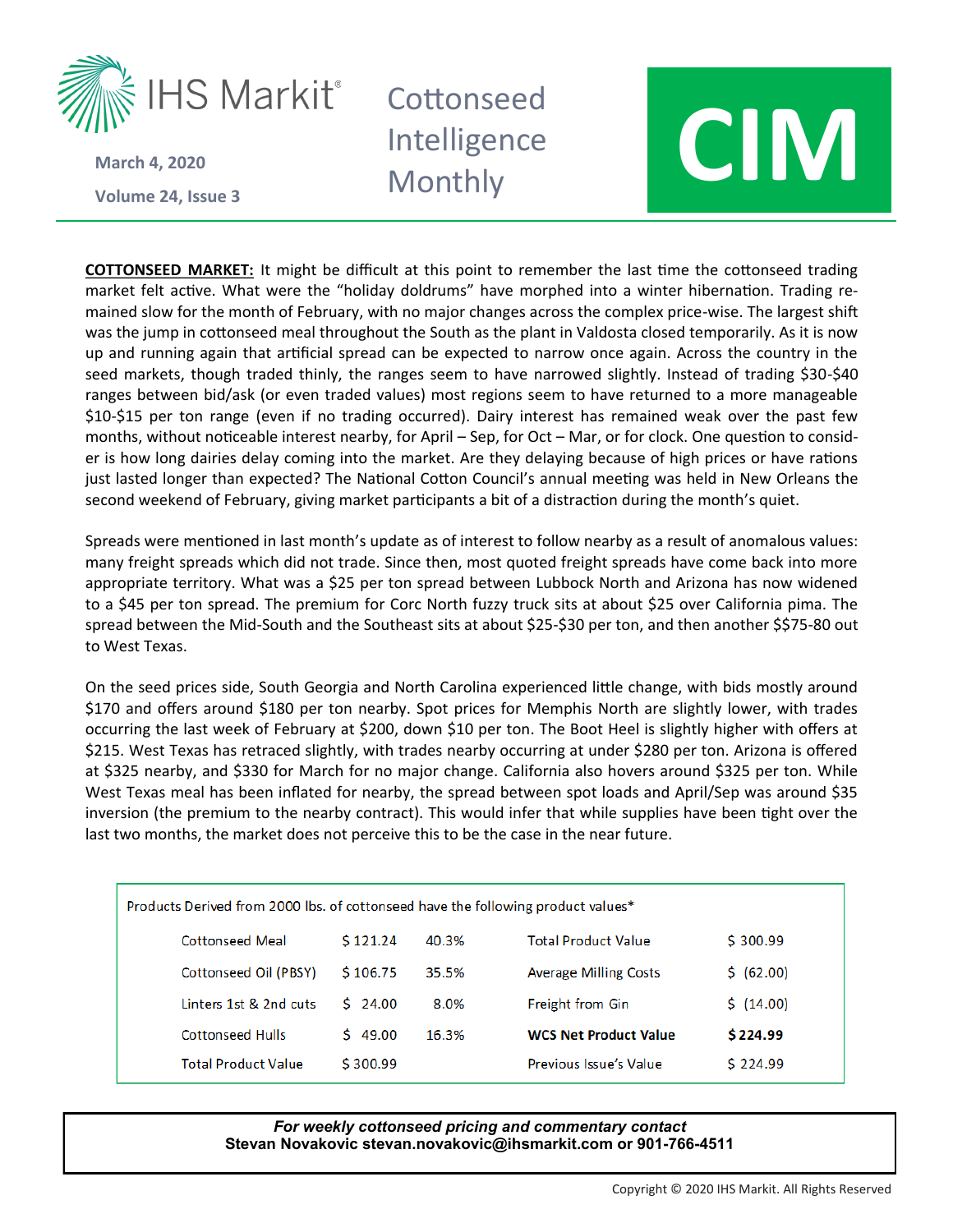



**COTTONSEED BALANCE SHEET:** USDA updated the U.S. cottonseed balance sheet for 2019/20, including no changes in production from the 11 percent rise from 2018/19 that was previously forecasted. Most of this season's cottonseed production gains stem from improved yields in Georgia and other Southeastern states but held back by poorer results in West Texas. Estimated harvested acreage and production for US cotton was unchanged in the February WASDE. USDA had domestic cottonseed crush at 1.8 million short tons and feed use at 4.2 million tons, unchanged from last month. IEG Vantage adopted USDA's 2019/20 forecast for cottonseed supply and demand released March 2. Beginning stocks forecast was unchanged for the crop year beginning August 1 at 477 thousand tons. USDA forecasts production at 6.2 million tons, unchanged from last month, but still 11 percent higher than 2018/19 production and marginally below 2017/18. Forecast ending stocks are down up to 446,000 tons, the lowest of the past three years but up from last month.

**COTTON MARKET COMMENTARY:** Cotton prices have fallen sharply over the past week as traders institute a risk off policy. The CFTC COT report, for data through Tuesday, showed a smaller reduction in the net-long position than we expected, suggesting more position movement should be expected in the coming week. Though prices have moved farther than we thought they might, the downside may not yet be over. The demand for cotton products will be negatively impacted in the near term and potentially medium term as consumers remain at home in either self-imposed or government-imposed quarantines. The reductions in international and even domestic travel amid fears of virus transmission increase will slow global economic activity and reduce consumer demand. Because there is little that the medical industry can offer, with certainty, regarding the containment and treatment for the virus, the negative hyperbole can increase essentially unchallenged. We cannot forecast with any level of certainty or credibility the time length that the virus will be impactful to the global economy. However, while it is in its panic phase, demand for cotton products will be lessened. Pent up demand will intensify the longer the virus is active; but when the demand will hit the market is tied to the uncertainty regarding the timeframe for the virus. The bottom line is that the longer-term demand for cotton in the global market was on the upturn before the virus was discovered. The current event we view as a sharp bump in the road for cotton demand that will be rectified when the virus impact on the markets is modified.

The export sales report for February 20 showed net sales of 242,700 (214,600 Upland, 28,100 Pima) bales in current crop position and 198,900 bales of upland for new crop. Vietnam was the major buyer of new crop at purchasing 88.5 percent of the total. Current crop realized 285,200 (257,100 Upland, 28,100 Pima) bales in new sales and 42,400 bales of upland canceled. China has 33,000 of the cancellations. Despite the lion's share of cancellations China still managed to net 51,700 (39,600 Upland, 12,100 Pima) bales, being the second largest purchaser in the report. The most active participants for US cotton in current crop, outside of China, were Vietnam 70,500 (70,300 Upland, 200 Pima), Pakistan 37,800 (35,800 Upland, 2,000 Pima), Turkey 26,900 (26,900 Upland, 0 Pima), and Indonesia 19,500 (19,200 Upland, 300 Pima). Shipments were 342,300 (324,100 Upland, 18,200 Pima). The sharp decline in weekly shipments was expected with the Presidents' Day holiday on February 17. Though the total shipments were lower for the week, on a daily basis, shipments were three percent improved. Shipments are now 21 percent ahead of last year. Commitments are 13 percent ahead of last year.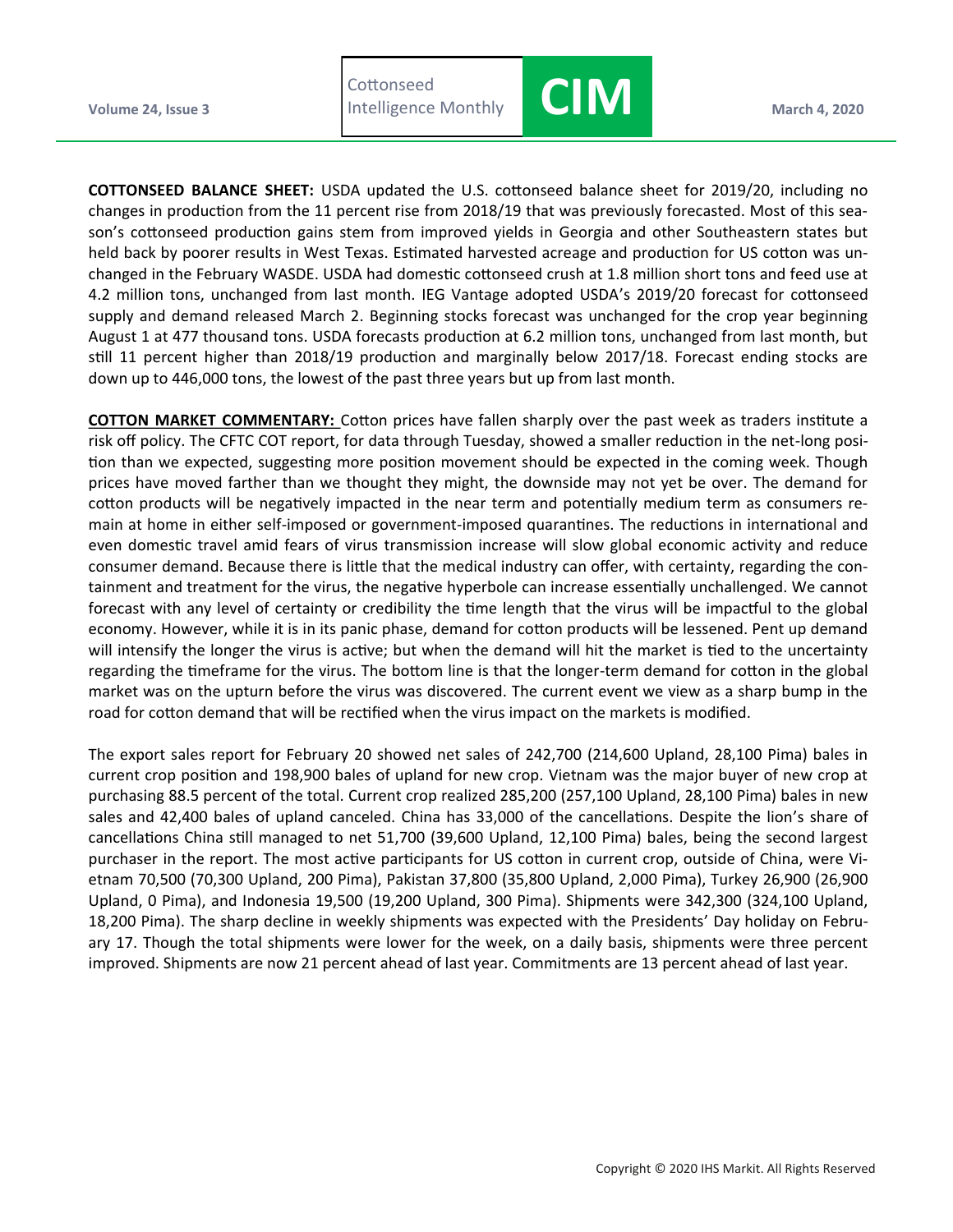

|                                                   |            | <b>Cottonseed fob points</b> |     |          |                           |      |
|---------------------------------------------------|------------|------------------------------|-----|----------|---------------------------|------|
|                                                   |            | <b>Bid</b>                   |     |          | Offer Trade Change Yr Ago |      |
| <b>Southeast</b>                                  | (\$/ton)   |                              |     |          |                           |      |
| North Carolina                                    | Spot       | 170                          | 180 | 170      | $-5t$                     | 171o |
|                                                   | Fb-Mr      | 175                          | 180 | 175      | n/a                       | n/a  |
|                                                   | Fb-Sp      | 180                          | 200 |          | n/a                       | n/a  |
| South Georgia                                     | Spot       | 175                          | 180 |          | 2 <sub>o</sub>            | 140o |
|                                                   | Fb-Mr      | 175                          | 180 |          | n/a                       | n/a  |
| Mid-South                                         |            |                              |     | (5/ton)  |                           |      |
| Memphis North                                     | Spot       | 200                          | 205 | 200      | n/a                       | 168t |
|                                                   | Fb-Mr      | 200                          | 206 |          | $-90$                     | n/a  |
|                                                   | Fb-Sp      | 205                          | 220 |          | n/a                       | n/a  |
| Missouri Bootheel                                 | Spot       | 205                          | 215 |          | n/a                       | 180o |
|                                                   | Fb-Mr      | 205                          | 215 |          | n/a                       | n/a  |
|                                                   | Fb-Sp      | 205                          | 225 |          | n/a                       | n/a  |
| Northeast Arkansas                                | Spot       | 200                          | 209 |          | n/a                       | n/a  |
|                                                   | Fb-Mr      | 200                          | 215 |          | n/a                       | n/a  |
|                                                   | Fb-Sp      | 205                          | 221 |          | n/a                       | n/a  |
| Southwest                                         |            |                              |     | (\$/ton) |                           |      |
| West Texas - Lubbock North                        | Spot       | 273                          | 280 |          | $-50$                     | 225t |
|                                                   | Fb-Mr      | 273                          | 280 |          | n/a                       | n/a  |
|                                                   | Fb-Sp      | 275                          | 285 |          | n/a                       | n/a  |
|                                                   | Mar        |                              | 275 |          | n/a                       | n/a  |
| <b>Far West</b>                                   |            |                              |     | (5/ton)  |                           |      |
| Arizona                                           | Spot       |                              |     | 325      | n/a                       | 290b |
|                                                   | Fb-Mr      | 315-320                      | 330 |          | n/a                       | n/a  |
| California Corc. No.                              | <b>FMA</b> | 318                          | 320 |          | n/a                       | n/a  |
|                                                   | Ap-Sp      |                              | 325 |          | unc                       | n/a  |
| Pima California                                   | Mar        | 288                          |     | 300      | n/a                       | n/a  |
|                                                   | Mr-Sp      |                              | 310 |          | unc                       | 265o |
|                                                   | Ap-Sp      |                              |     | 305      | n/a                       | n/a  |
| $b = bid o = offer t = trade n/a = not available$ |            |                              |     |          |                           |      |

| Cottonseed dlvd. points                           |         |  |                  |     |     |  |  |
|---------------------------------------------------|---------|--|------------------|-----|-----|--|--|
| Truck Rail Change Yr Ago                          |         |  |                  |     |     |  |  |
| ail - fob track point                             | (5/ton) |  |                  |     |     |  |  |
| California - Rail Ap-Sp                           |         |  | 310 <sub>b</sub> | unc | n/a |  |  |
| Idaho - Rail UP                                   | Mar     |  | 3050             | n/a | n/a |  |  |
| $b = bid o = offer t = trade n/a = not available$ |         |  |                  |     |     |  |  |

| <b>Processed Cottonseed Products</b>              |                                                    |       |               |               |                           |                  |                  |  |  |
|---------------------------------------------------|----------------------------------------------------|-------|---------------|---------------|---------------------------|------------------|------------------|--|--|
|                                                   |                                                    | Bid   |               |               | Offer Trade Change Yr Ago |                  |                  |  |  |
| Mid-South                                         |                                                    |       | Meal (\$/ton) |               |                           |                  |                  |  |  |
| Memphis                                           | Spot                                               |       | 250           |               | n/a                       | n/a              | n/a              |  |  |
| Pine Bluff                                        | Mar                                                |       | 250-260       |               | n/a                       | n/a              | n/a              |  |  |
|                                                   | Ap-Sp                                              |       | 225           |               | n/a                       | 225 <sub>o</sub> | n/a              |  |  |
| Southwest                                         |                                                    |       | Meal (\$/ton) |               |                           |                  |                  |  |  |
| West Texas                                        | Spot                                               |       | 280-288       |               | 90                        | 243 <sub>o</sub> | 180 <sub>o</sub> |  |  |
|                                                   | Ap-Sp                                              |       | 253           |               | unc.                      | 245o             | 205-210o         |  |  |
|                                                   | <b>Far West</b>                                    |       |               | Meal (\$/ton) |                           |                  |                  |  |  |
| California<br>Mr-Jn                               |                                                    |       | 255           |               | unc                       | n/a              | n/a              |  |  |
|                                                   | Cottonseed Meal Basis vs. Wednesday's CBOT SoyMeal |       |               |               |                           |                  |                  |  |  |
|                                                   |                                                    |       | <b>SBM</b>    | <b>CSM</b>    | <b>BASIS</b>              | Change           | Yr Ago           |  |  |
| Mid-South                                         |                                                    |       | 291.3         | 255           | $-36.3$                   | 0                | 35               |  |  |
| Southwest                                         |                                                    | 291.3 | 284           | $-7.3$        | 9                         | 40.5             |                  |  |  |
| $b = bid o = offer t = trade n/a = not available$ |                                                    |       |               |               |                           |                  |                  |  |  |

## **COTTON BALANCE SHEET (000 480-lb Bales)**

|                               | <b>USDA</b><br>2018/19 | <b>IEG Vantage</b><br>2019/20 | <b>USDA</b><br>2019/20 | <b>IEG Vantage</b><br>2020/21 |
|-------------------------------|------------------------|-------------------------------|------------------------|-------------------------------|
| <b>Planted</b>                | 14,100                 | 13,738                        | 13,762                 | 13,011                        |
| <b>Harvested</b>              | 10,206                 | 11,805                        | 12,509                 | 11,429                        |
| Yield                         | 864                    | 817                           | 771                    | 868                           |
| <b>Beginning Stocks (8/1)</b> | 4,200                  | 4,850                         | 4,850                  | 4,650                         |
| <b>Production</b>             | 18,367                 | 20,102                        | 20,102                 | 20,665                        |
| <b>Imports</b>                | 5                      | 0                             | O                      | O                             |
| <b>Total Supply</b>           | 22,572                 | 24,952                        | 24,952                 | 25,315                        |
| <b>Mill Use</b>               | 3,000                  | 3,000                         | 3,000                  | 3,050                         |
| <b>Exports</b>                | 14,763                 | 17,125                        | 16,500                 | 16,950                        |
| <b>Total Use</b>              | 17,763                 | 20,125                        | 19,500                 | 20,000                        |
| <b>Unaccounted</b>            | $-41$                  | 177                           | 52                     | 183                           |
| <b>Ending Stocks (7/31)</b>   | 4,850                  | 4,650                         | 5,400                  | 5,132                         |
| <b>Ratio Stocks/Total Use</b> | 27%                    | 23%                           | 28%                    | 26%                           |
| <b>Avg Price</b>              | 0.70                   | 0.61                          | 0.63                   | 0.50                          |

| <b>U.S. Cottonseed Spread Chart - Nearby Price</b> |     |       |        |        |       |        |  |
|----------------------------------------------------|-----|-------|--------|--------|-------|--------|--|
|                                                    | AZ  | СA    | So. GA | W. TN  | W. TX | ΝC     |  |
| ΑZ                                                 | *** | $-10$ | $-150$ | $-125$ | -50   | $-150$ |  |
| CA                                                 | 10  | ***   | $-140$ | $-115$ | $-40$ | $-140$ |  |
| So. GA                                             | 150 | 140   | ***    | 25     | 100   | 0      |  |
| W. TN                                              | 125 | 115   | $-25$  | ***    | 75    | $-25$  |  |
| W.TX                                               | 50  | 40    | $-100$ | -75    | ***   | $-100$ |  |
| ΝC                                                 | 150 | 140   | 0      | 25     | 100   | ***    |  |

Copyright © 2020 IHS Markit. All Rights Reserved